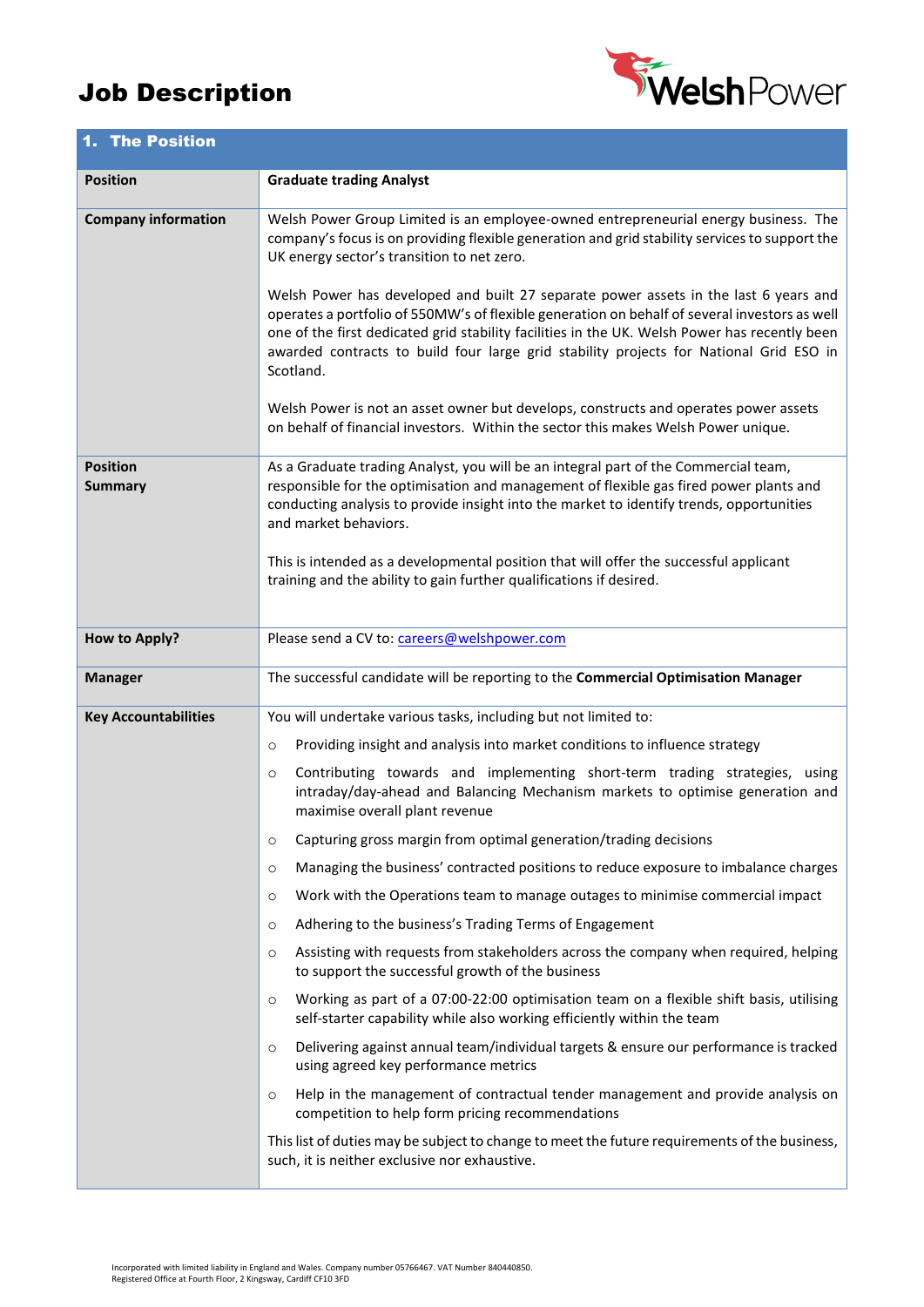

## **2.** Person Specification

| Knowledge,<br><b>Skills, Attributes and</b><br><b>Qualifications</b> | Degree in a numerate based subject such as Economics, Engineering or Maths<br>$\circ$                                                                                                                                                                                                                              |  |  |
|----------------------------------------------------------------------|--------------------------------------------------------------------------------------------------------------------------------------------------------------------------------------------------------------------------------------------------------------------------------------------------------------------|--|--|
|                                                                      | Desired IT Skills - Advanced Excel, Python, SQL, VBA, Power BI<br>$\circ$                                                                                                                                                                                                                                          |  |  |
|                                                                      | Highly analytical individual<br>$\circ$                                                                                                                                                                                                                                                                            |  |  |
|                                                                      | High attention to detail/operationally robust<br>$\circ$                                                                                                                                                                                                                                                           |  |  |
|                                                                      | Interest in the Power sector<br>$\circ$                                                                                                                                                                                                                                                                            |  |  |
|                                                                      | Team player who works effectively and efficiently with and through people.<br>$\circ$                                                                                                                                                                                                                              |  |  |
|                                                                      | Excellent verbal, written and presentation communication skills.<br>$\circ$                                                                                                                                                                                                                                        |  |  |
|                                                                      | High level of organisational skills and attention to detail.<br>$\circ$                                                                                                                                                                                                                                            |  |  |
|                                                                      | Fully open and transparent in communication, and not afraid to admit mistakes or<br>$\circ$<br>personal limitations to colleagues and peers.                                                                                                                                                                       |  |  |
|                                                                      | Tenacious and persistent in overcoming challenges.<br>$\circ$                                                                                                                                                                                                                                                      |  |  |
|                                                                      | Ability to self-motivate and effectively manage own workload and to prioritise tasks<br>$\circ$<br>appropriately.                                                                                                                                                                                                  |  |  |
|                                                                      | A flexible and committed approach to work.<br>$\circ$                                                                                                                                                                                                                                                              |  |  |
|                                                                      | Always demonstrates a professional approach and attitude.<br>$\circ$                                                                                                                                                                                                                                               |  |  |
|                                                                      | Natural curiosity and a willingness to investigate and solve problems proactively and<br>$\circ$<br>an ability to quickly assimilate information from different sources.                                                                                                                                           |  |  |
|                                                                      |                                                                                                                                                                                                                                                                                                                    |  |  |
| <b>Special Features</b>                                              | The role is primarily office based in our modern City Centre office in Cardiff. Flexible<br>working will be promoted and encouraged.                                                                                                                                                                               |  |  |
|                                                                      | Whilst the position is full-time with a standard 37.5 hour working week (excluding lunch),<br>the role is results focused, and the candidate will be expected to be flexible with their<br>time accordingly to suit the needs of the team to manage the 07:00-22:00 coverage of<br>shifts.                         |  |  |
|                                                                      | Welsh Power operates in accordance with Government guidelines in relation to Covid-19.<br>The measures we are taking will be discussed during the interview for applicants<br>progressing to this stage. Please feel free to enquire prior to this should you have any<br>concerns.                                |  |  |
| <b>What We Offer</b>                                                 | To be part of an exciting, innovative, passionate and entrepreneurial team<br>$\circ$<br>environment at the cutting edge of new energy developments and innovations.<br>Competitive salary, bonus and benefits package, and eligibility for a tax-free employee<br>$\circ$<br>dividend.                            |  |  |
|                                                                      | Opportunities for continuous training and development in line with business needs.<br>$\circ$<br>Welsh Power will encourage any professional training and ambitions to gain relevant<br>professional qualifications (such as Chartered Accountant or Chartered Manager) and<br>will fund professional memberships. |  |  |